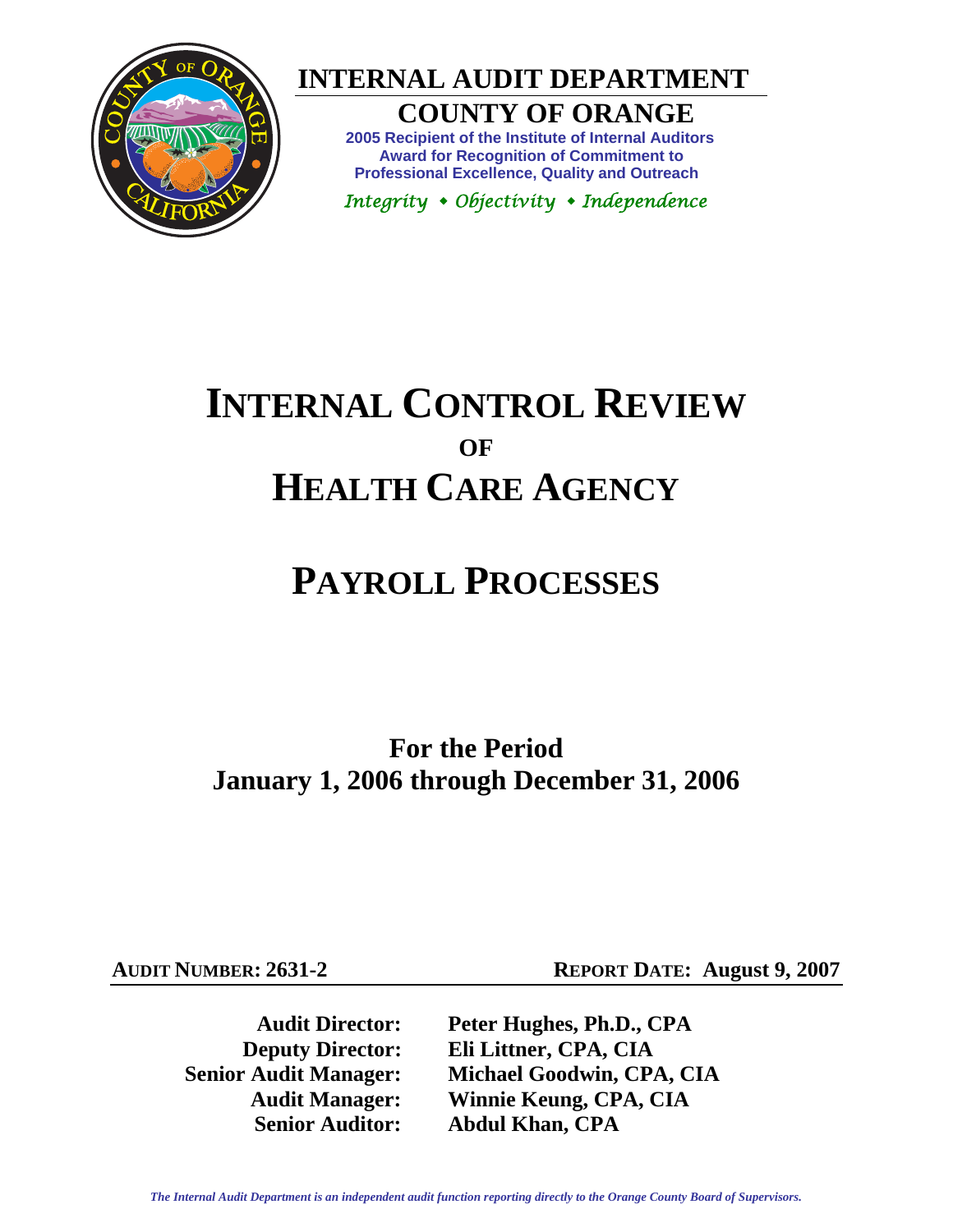# **Internal Control Review of Health Care Agency<br>Payroll Processes**

# **For the Period** January 1, 2006 through December 31, 2006

# **TABLE OF CONTENTS**

| DETAILED OBSERVATIONS, RECOMMENDATIONS AND MANAGEMENT |  |
|-------------------------------------------------------|--|
|                                                       |  |
|                                                       |  |
|                                                       |  |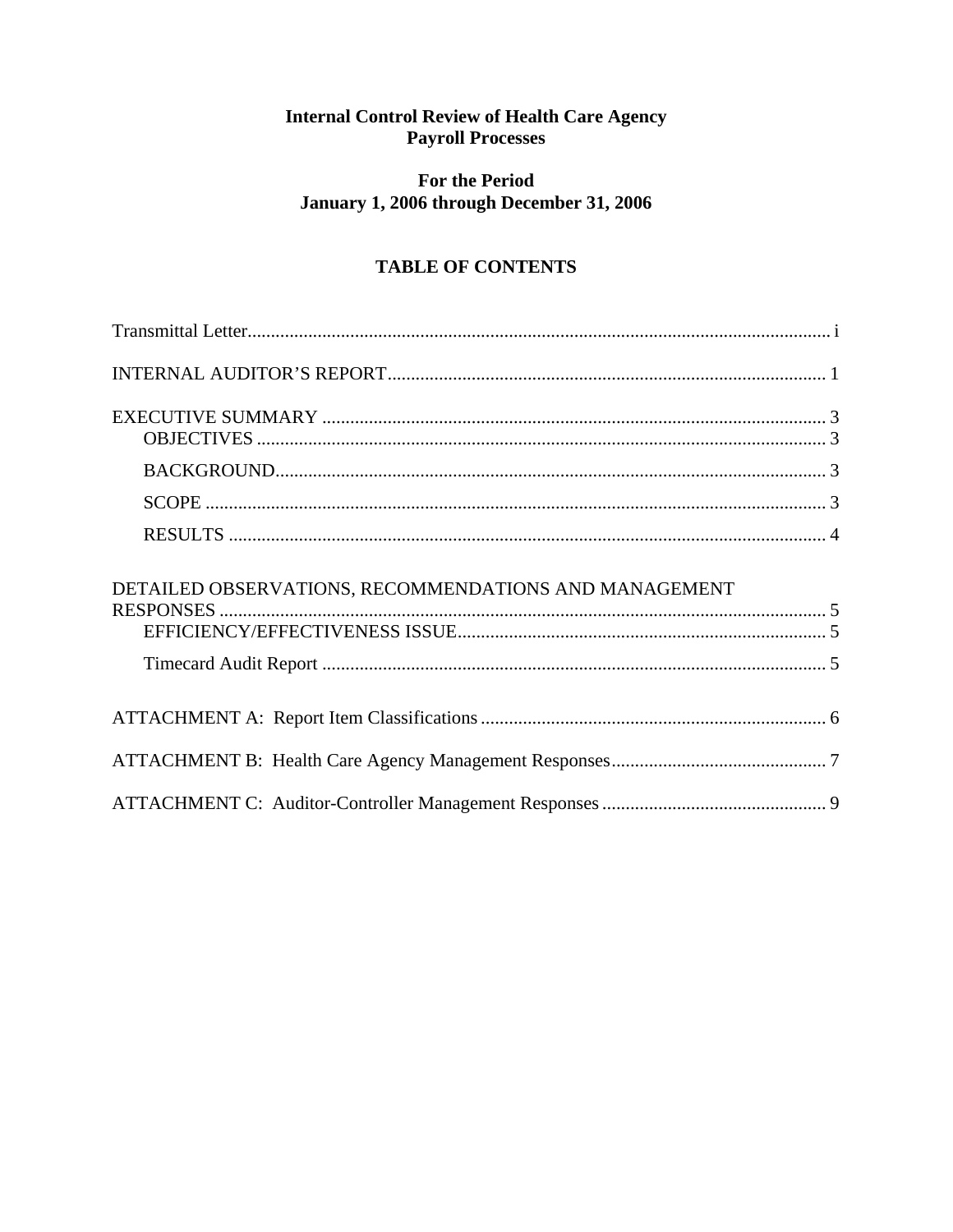<span id="page-2-0"></span> *Independence Objectivity Integrity* 



*Providing Facts and Perspectives Countywide* 

#### **OFFICE OF THE DIRECTOR**

#### **DR. PETER HUGHES**

**PH.D., MBA, CPA,**  Certified Compliance & Ethics Professional (CCEP) Certified Information Technology Professional (CITP) Certified Internal Auditor (CIA) Certified Fraud Examiner (CFE)

**E-MAIL: peter.hughes@iad.ocgov.com** 

**ELI LITTNER DEPUTY DIRECTOR** CPA, CIA, CFE, Certified Fraud Specialist (CFS), Certified Information Systems Auditor (CISA)

> **MICHAEL J. GOODWIN SENIOR AUDIT MANAGER** CPA, CIA

**ALAN MARCUM SENIOR AUDIT MANAGER** MBA, CPA, CIA, CFE

**AUTUMN MCKINNEY SENIOR AUDIT MANAGER** CPA, CIA, CISA Certified Government Financial Manager (CGFM)

**HALL OF FINANCE & RECORDS 400 CIVIC CENTER DRIVE WEST BUILDING 12, ROOM 232 SANTA ANA, CA 92701** 

www.ocgov.com/audit

**(714) 834-5475 (714) 834-2880 Fax** 

**OC FRAUD HOTLINE (714) 8 4-3608 3**

#### **COUNTY OF ORANGE BOARD OF SUPERVISORS' INTERNAL AUDIT DEPARTMENT**

#### **Transmittal Letter**

Audit No. 2631-2

August 9, 2007

TO: Juliette A. Poulson, Director Health Care Agency

FROM: Peter Hughes, Ph.D., CPA, Director<sup>9</sup> Internal Audit Department  $\beta$ 

 $41101$ 

SUBJECT: Internal Control Review of Health Care Agency Payroll Processes

We have completed our Internal Control Review of the Health Care Agency payroll processes for the period January 1, 2006 through December 31, 2006. The final report is attached along with your responses to our recommendations.

**Please note**, we have a structured and rigorous **Follow-Up Audit** process in response to recommendations and suggestions made by the Audit Oversight Committee (AOC) and the Board of Supervisors (BOS). As a matter of policy, our **first Follow-Up Audit** will now begin at six months from the official release of the report. A copy of all our Follow-Up Audit reports is provided to the BOS as well as to all those individuals indicated on our standard routing distribution list.

The AOC and BOS expect that audit recommendations will typically be implemented within six months and often sooner for significant and higher risk issues. Our **second Follow-Up Audit** will now begin at 12 months from the release of the original report, by which time *all* audit recommendations are expected to be addressed and implemented.

At the request of the AOC, we are to bring to their attention any audit recommendations we find still not implemented or mitigated after the second Follow-Up Audit. The AOC requests that such open issues appear on the agenda at their next scheduled meeting for discussion.

We have attached a Follow-Up Audit Report Form. Your department should complete this template as our audit recommendations are implemented. When we perform our first Follow-Up Audit approximately six months from the date of this report, we will need to obtain the completed document to facilitate our review.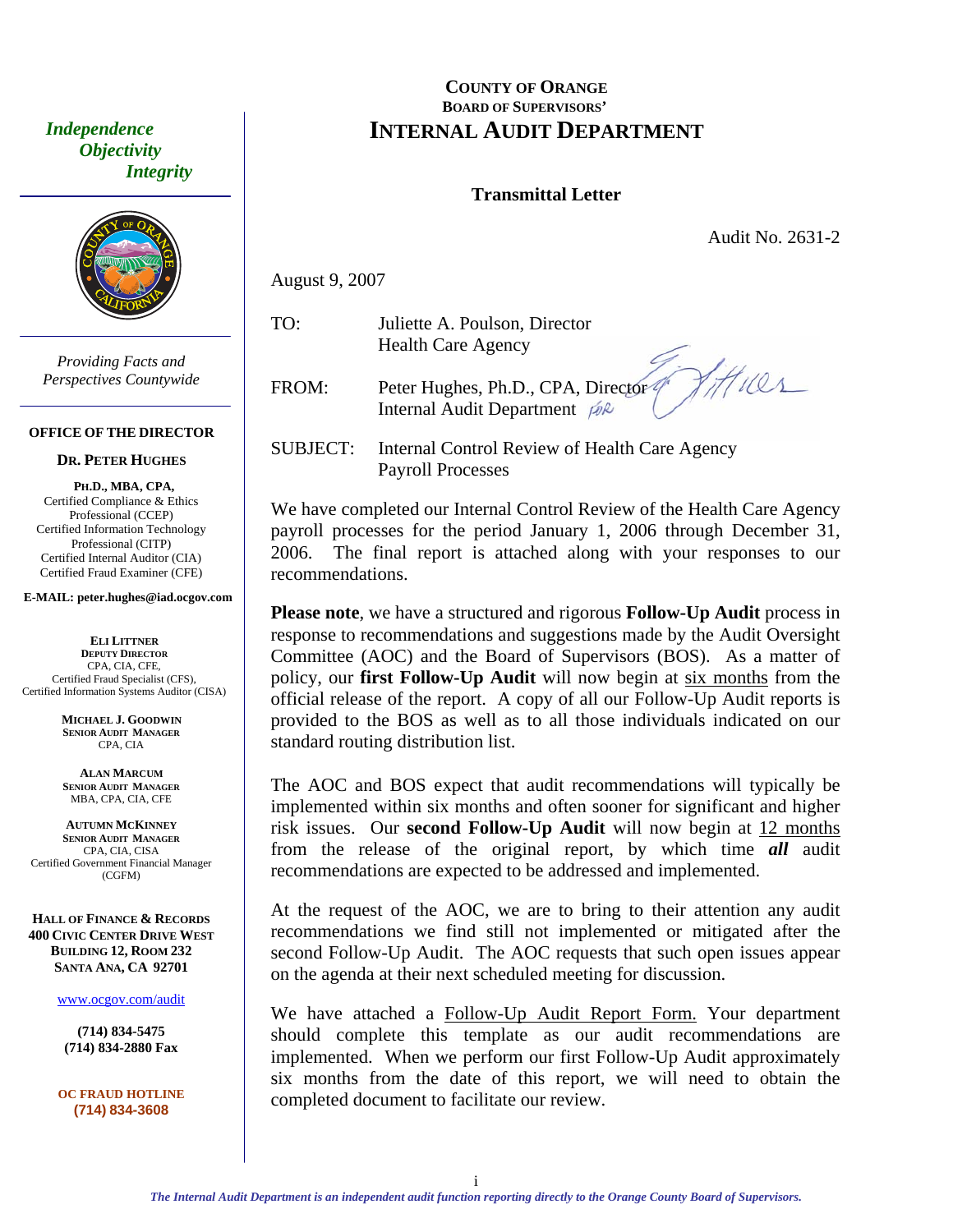*Juliette A. Poulson, Director Health Care Agency August 9, 2007 Page ii* 

Each month I submit an **Audit Status Report** to the BOS where I detail any material and significant audit findings released in reports during the prior month and the implementation status of audit recommendations as disclosed by our Follow-Up Audits. Accordingly, the results of this audit will be included in a future status report to the BOS.

As always, the Internal Audit Department is available to partner with you so that HCA can successfully implement or mitigate difficult audit recommendations. Please feel free to call me should you wish to discuss any aspect of our audit report or recommendations.

Additionally, we will request your department complete a Customer Survey of Audit Services. You will receive the survey shortly after the distribution of our final report.

**Attachments** 

Other recipients of this report: Members, Board of Supervisors Members, Audit Oversight Committee Thomas G. Mauk, County Executive Officer William D. Mahoney, Deputy CEO/Government & Public Services Steve Franks, Deputy Agency Director, HCA/Financial & Administrative Services David E. Sundstrom, Auditor-Controller Shaun Skelly, Director of Accounting Operations, Auditor-Controller Bill Castro, Assistant Auditor-Controller, Satellite Accounting Operations Alice Sworder, Senior Manager, HCA/Accounting Services Foreperson, Grand Jury Darlene J. Bloom, Clerk of the Board of Supervisors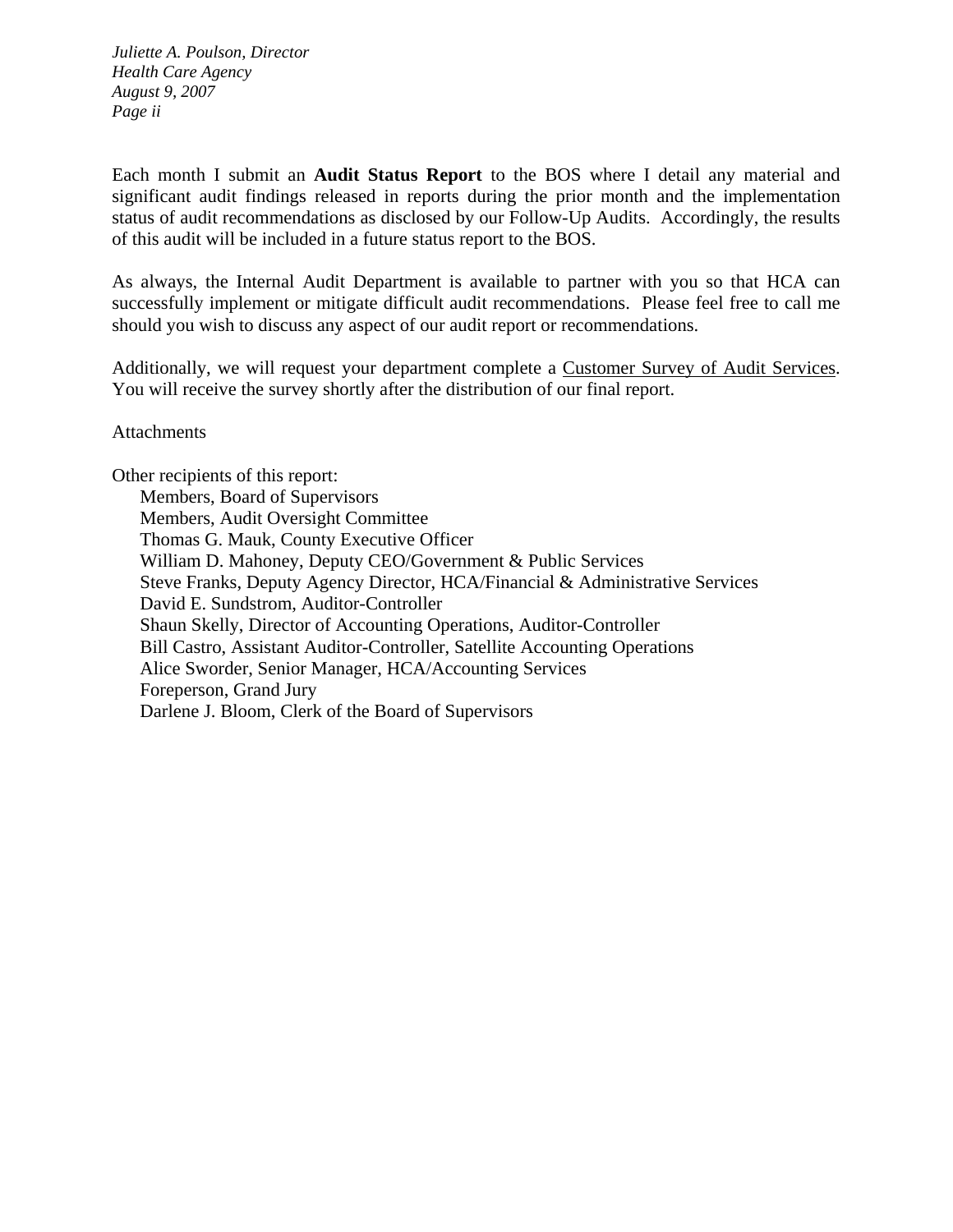<span id="page-4-0"></span> *Independence Objectivity Integrity* 



*Providing Facts and Perspectives Countywide* 

#### **OFFICE OF THE DIRECTOR**

#### **DR. PETER HUGHES**

**PH.D., MBA, CPA,**  Certified Compliance & Ethics Professional (CCEP) Certified Information Technology Professional (CITP) Certified Internal Auditor (CIA) Certified Fraud Examiner (CFE)

**E-MAIL: peter.hughes@iad.ocgov.com** 

**ELI LITTNER DEPUTY DIRECTOR** CPA, CIA, CFE, Certified Fraud Specialist (CFS), Certified Information Systems Auditor (CISA)

> **MICHAEL J. GOODWIN SENIOR AUDIT MANAGER** CPA, CIA

**ALAN MARCUM SENIOR AUDIT MANAGER** MBA, CPA, CIA, CFE

**AUTUMN MCKINNEY SENIOR AUDIT MANAGER** CPA, CIA, CISA Certified Government Financial Manager (CGFM)

**HALL OF FINANCE & RECORDS 400 CIVIC CENTER DRIVE WEST BUILDING 12, ROOM 232 SANTA ANA, CA 92701** 

www.ocgov.com/audit

**(714) 834-5475 (714) 834-2880 Fax** 

**OC FRAUD HOTLINE (714) 834-3608** 

### **COUNTY OF ORANGE BOARD OF SUPERVISORS' INTERNAL AUDIT DEPARTMENT**

### **INTERNAL AUDITOR'S REPORT**

Audit No. 2631-2

August 9, 2007

TO: Juliette A. Poulson, Director Health Care Agency

SUBJECT: Internal Control Review of Health Care Agency Payroll Processes

#### **Scope of Review**

We have completed an Internal Control Review of Health Care Agency (HCA) payroll processes for the period from January 1, 2006 through December 31, 2006. Our audit was conducted in accordance with professional standards established by the Institute of Internal Auditors.

#### **Results**

Based on our audit, **no material weaknesses, significant issues or control findings were identified.** However, we did identify **one Effectiveness/Efficiency issue** to enhance controls and processes as discussed in this report. See *Attachment A* for a description of Report Item Classifications.

#### **Management's Responsibilities for Internal Controls**

In accordance with the County Accounting Manual, Section S-2 - *Internal Control Systems*, "All County departments/agencies shall maintain effective internal control systems as an integral part of their management practices. This is because *management has primary responsibility* for establishing and maintaining the internal control system. All levels of management must be involved in assessing and strengthening internal controls. Control systems shall be continuously evaluated and weaknesses, when detected, must be promptly corrected." The criteria for evaluating an entity's internal control structure is the Committee of Sponsoring Organizations (COSO) control framework. Internal Audit's review enhances, but does not substitute for HCA's continuing emphasis on control activities and self-assessment of control risks.

#### **Inherent Limitations in Any System of Internal Control**

Because of inherent limitations in any system of internal controls, errors or irregularities may nevertheless occur and not be detected. Specific examples of limitations include, but are not limited to, resource constraints, unintentional errors, management override, circumvention by collusion, and poor judgment. Also, projection of any evaluation of the system to future periods is subject to the risk that procedures may become inadequate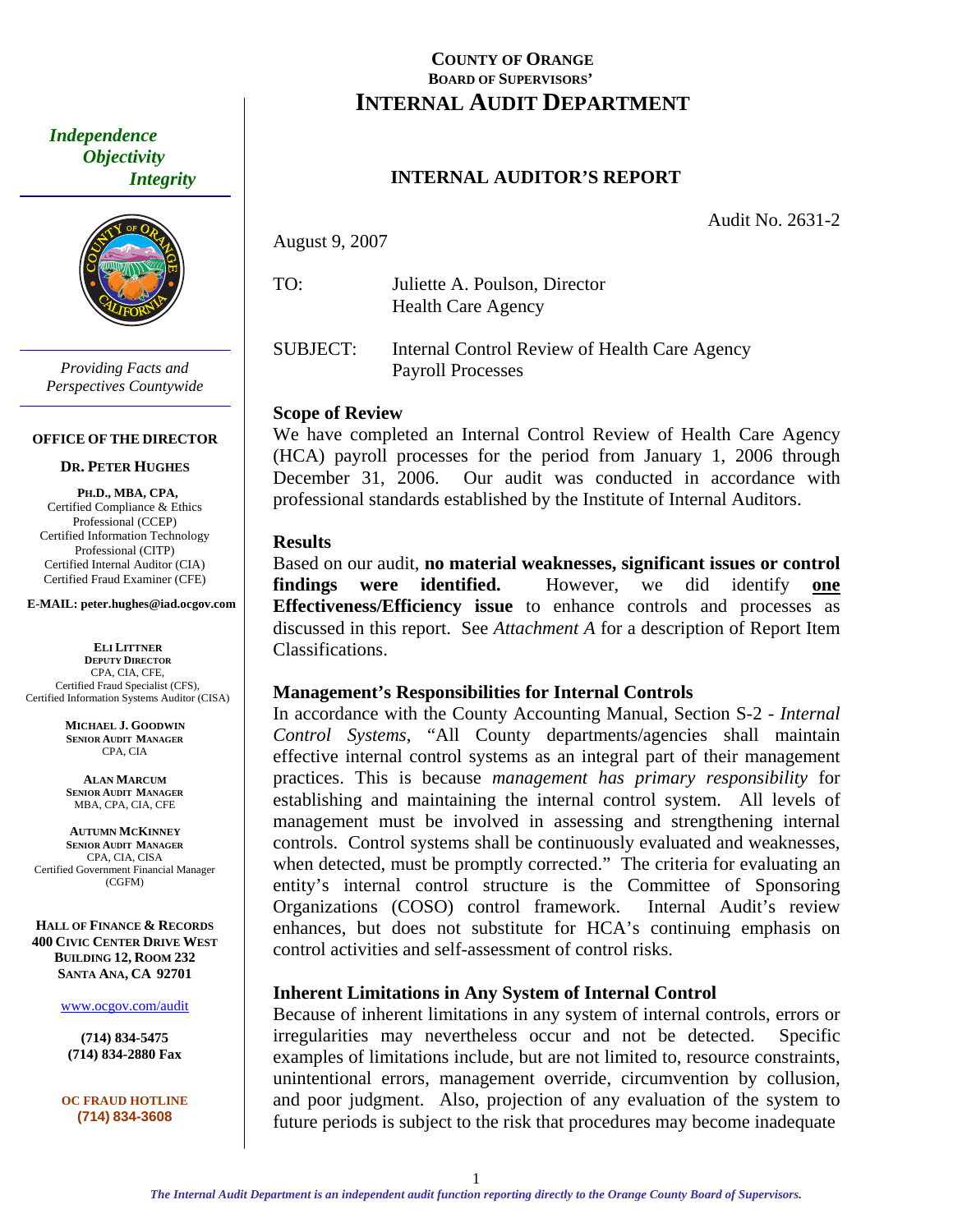*Juliette A. Poulson, Director Health Care Agency August 9, 2007 Page 2* 

because of changes in conditions or the degree of compliance with the procedures may deteriorate. Accordingly, our review made for the purpose described above *would not necessarily disclose all weaknesses* in HCA's operating procedures, accounting practices and compliance with County policy.

#### **Acknowledgment**

We appreciate the courtesy and cooperation extended to us during the audit by the personnel of HCA and HCA Accounting. If we can be of further assistance, please contact me directly or Eli Littner, Deputy Director at (714) 834-5899 or Michael Goodwin, Senior Audit Manager at (714) 834-6066.

Respectfully Submitted,

Peter Hughes, Ph.D., CPA

Director, Internal Audit

Attachments

Distribution Pursuant to Audit Oversight Committee Procedure No. 1: Members, Board of Supervisors Members, Audit Oversight Committee Thomas G. Mauk, County Executive Officer William D. Mahoney, Deputy CEO/Government & Public Services Steve Franks, Deputy Agency Director, HCA/Financial & Administrative Services David E. Sundstrom, Auditor-Controller Shaun Skelly, Director of Accounting Operations, Auditor-Controller Bill Castro, Assistant Auditor-Controller, Satellite Accounting Operations Alice Sworder, Senior Manager, HCA/Accounting Services Foreperson, Grand Jury Darlene J. Bloom, Clerk of the Board of Supervisors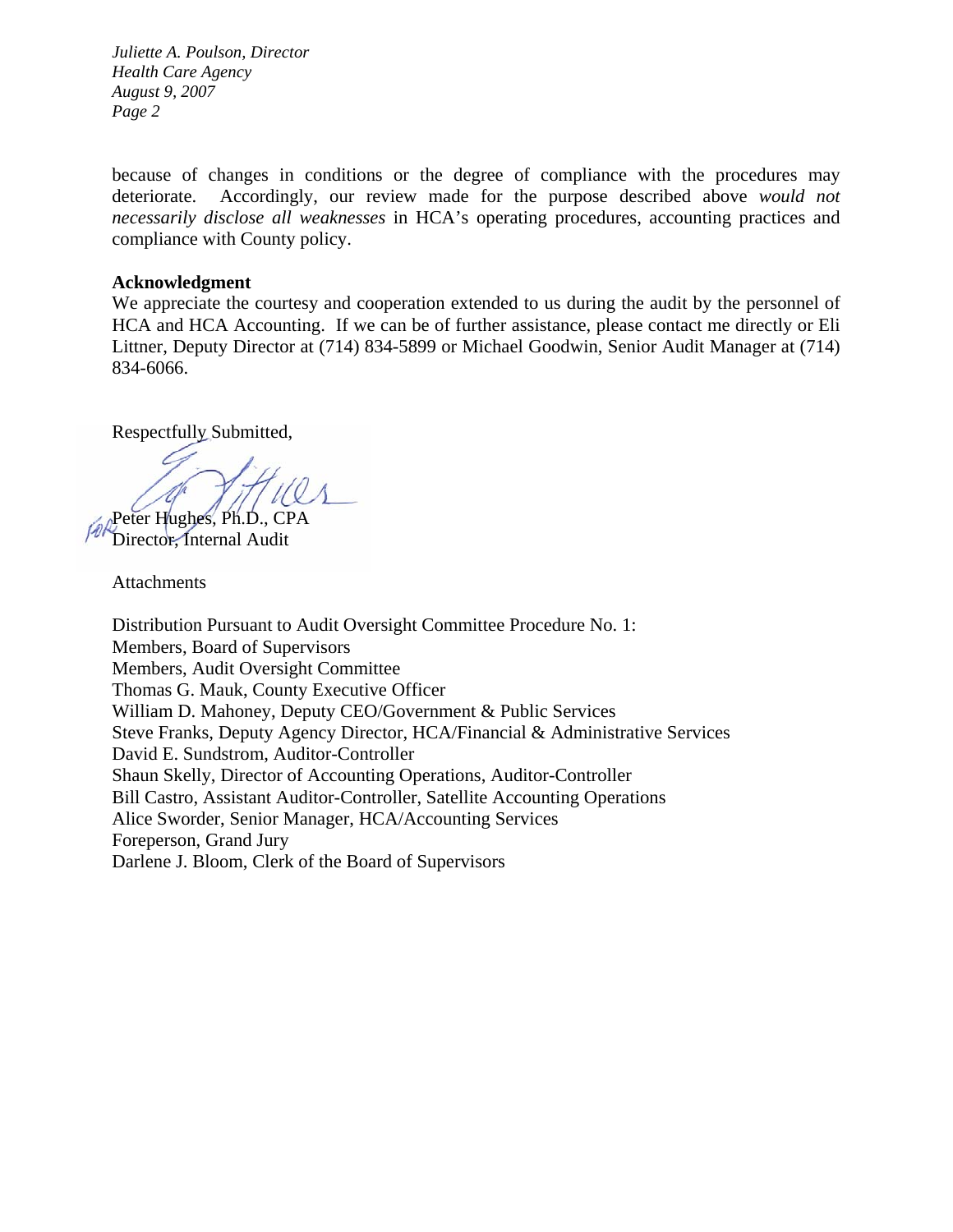# **EXECUTIVE SUMMARY**

### <span id="page-6-0"></span>**OBJECTIVES**

The Internal Audit Department conducted an Internal Control Review of payroll processes at the Health Care Agency (HCA) which included a review of the adequacy and integrity of internal controls; compliance with applicable rules, regulations and department policies; and evidence of process efficiencies and effectiveness. The objectives of our audit were to review and evaluate bi-weekly payroll processes and controls at HCA to ensure:

- $\triangleright$  Bi-weekly payroll is processed completely, accurately, timely, and in accordance with agency procedures and management's authorization.
- ¾ Additions, deletions, and changes to payroll are appropriate, approved, and supported.
- ¾ Supplemental pay is properly supported, approved, and accurately calculated.
- ¾ Auditor-Controller core business processes are effective through accurate recording, reporting, and system output for payroll transactions initiated by HCA as determined through our testing of transactions.
- $\triangleright$  Business processes are efficient and effective as related to the HCA bi-weekly payroll process.

# **BACKGROUND**

The mission of HCA is to protect and promote the optimal health of individuals, families, and diverse communities through partnerships, community leadership, assessment of community needs, planning and policy development, prevention and education, and quality services. HCA's core services range from reducing communicable diseases, to treating those with mental illness or substance abuse problems, to promoting healthy behaviors.

HCA utilizes *Virtual Timesheet Interface* (VTI) for recording and processing employee bi-weekly payroll. Employees input their time into a VTI timesheet, which is submitted to the employee's designated supervisor. The supervisor reviews and approves the employee timesheets and submits them to the HCA/Payroll Unit within HCA/Accounting, which is staffed by Auditor-Controller employees. The Payroll Unit reviews submitted timesheets; adjusts employees' timecards in VTI when necessary; and uploads the approved timecards to Auditor-Controller's Claim and Disbursing Unit (Central Payroll) for payroll processing and issuance of bi-weekly payroll.

During the audit period, the total gross bi-weekly pay for approximately 2,700 HCA employees was **\$159,949,080.**

#### **SCOPE**

Our audit was limited to evaluating controls and processes over bi-weekly payroll processes starting from HCA/Payroll's receipt of employee timecards to submission of timecards to Auditor-Controller's Claims and Disbursing Unit for the period January 1, 2006 through December 31, 2006. Additionally, we reviewed controls and processes over employee additions, deletions, changes to payroll, and supplemental pay setup. We did not review processes pertaining to withholdings; disbursements to other agencies; retro-pay calculations; check printing and VTI information system controls. Our methodology included inquiry, auditor observation, and examination and testing of relevant documentation.

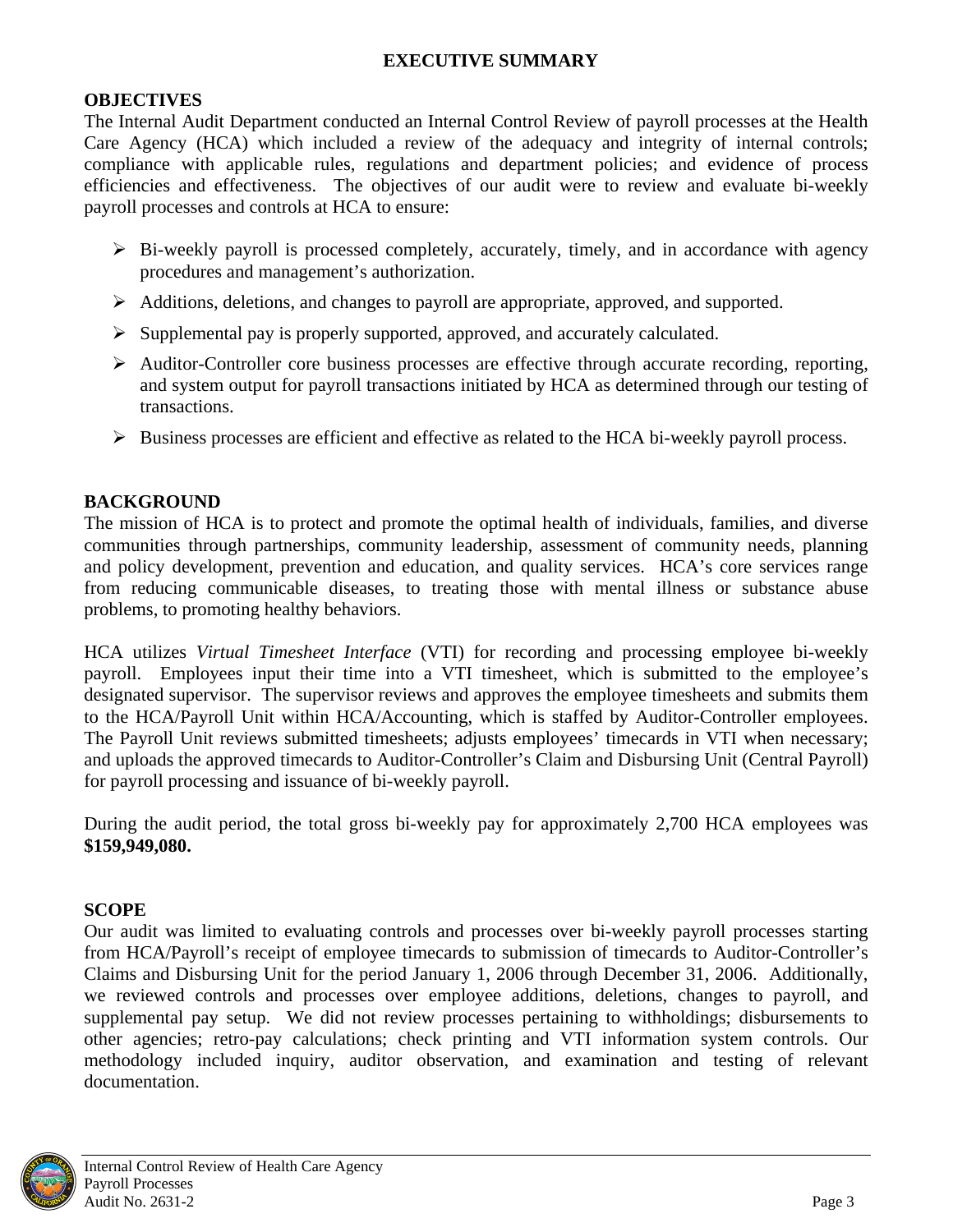#### <span id="page-7-0"></span>**RESULTS**

**No material weaknesses, significant issues or control findings were noted.** Based upon the objectives of our audit, we noted the following:

- **Objective:** *Bi-weekly payroll is processed completely, accurately, timely, and in accordance with agency procedures and management's authorization.*
- **Results:** Controls and processes are in place to ensure bi-weekly payroll is processed completely, accurately, timely and in accordance with HCA's procedures and management's authorization.
- **Objective:** *Additions, deletions, and changes to payroll are appropriate, approved, and supported.*
- **Results:** Controls and procedures are in place to ensure all additions, deletions, and changes to payroll are appropriate, approved and supported.
- **Objective:** *Supplemental pay is properly supported, approved, and accurately calculated.*
- **Results:** Controls and procedures are in place to ensure all supplemental pay is properly supported, approved and accurately calculated.
- **Objective:** *Auditor-Controller core business systems are effective through accurate recording, reporting, and system output for payroll transactions initiated by HCA as determined through our testing of transactions.*
- **Results:** We performed testing of bi-weekly payroll transactions originating at HCA through the Auditor-Controller's financial reporting system without noting any exceptions concerning HCA's payroll processing.
- **Objective:** *Business processes are efficient and effective as related to HCA bi-weekly payroll process.*
- **Results:** No inefficient or ineffective procedures concerning backlogs or duplication of work in bi-weekly payroll processing were noted or came to our attention. However, we note in our report one observation where efficiency and effectiveness can be enhanced in the area of detecting unauthorized changes on employee timesheets. This is discussed in the Detailed Observations, Recommendations and Management Responses section of this report.

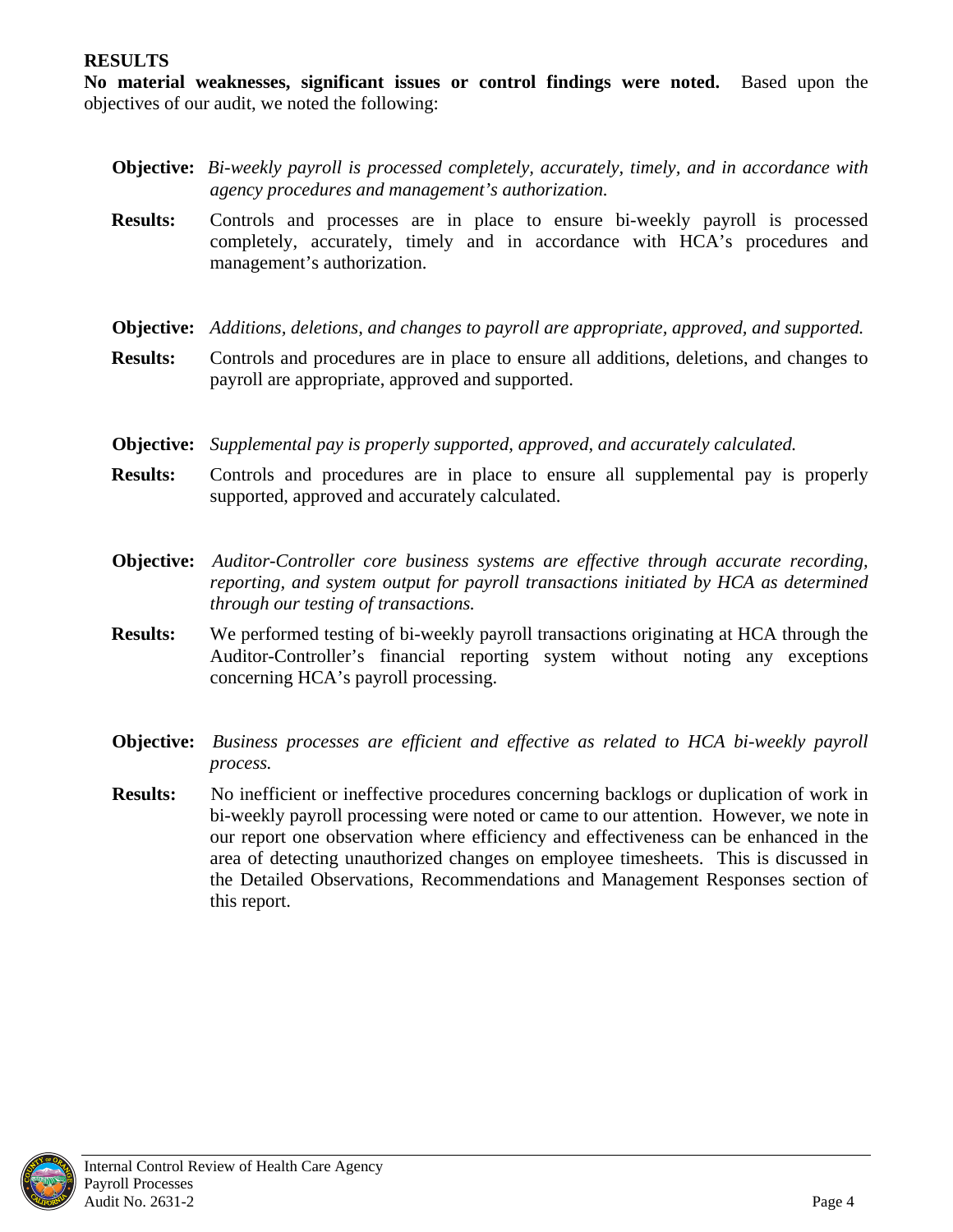# <span id="page-8-0"></span>**DETAILED OBSERVATIONS, RECOMMENDATIONS AND MANAGEMENT RESPONSES**

### **EFFICIENCY/EFFECTIVENESS ISSUE**

One of our audit objectives was to identify areas where efficiencies and effectiveness can be enhanced in the bi-weekly payroll process. Our audit noted the following observation that has been discussed with HCA/Payroll management and corrective actions have been initiated:

# **Timecard Audit Report**

The Virtual Timesheet Interface (VTI) system has eight different user roles (e.g., employee, supervisor, payroll administrator, etc.). Each user role has different rights, with different levels of access. HCA/Payroll staff is assigned "Payroll Clerk" access in VTI by Auditor-Controller Information Technology staff.

"Payroll Clerk" access enables HCA/Payroll staff to complete and/or update employee timecards, including the ability to change pay codes (e.g., from Regular Hours to Annual Leave) for absent employees. This access also allows HCA/Payroll staff to make timecard changes and corrections after the designated supervisor has reviewed and authorized the employee's timecard. Because of this access, these subsequent changes do not require management review or final approval prior to upload to A/C Central Payroll. As a result, a risk of processing unauthorized changes does exist with this user role.

During our audit, HCA Accounting was responsive in enhancing the existing *HCA Payroll and General Support Policy & Procedures ~ Bi-Weekly Payroll Audit* to remind payroll staff that accessing and completing timecards for absent employees, or making unauthorized pay code changes are not allowed, except in certain circumstances. We noted the revised procedure provides details and conditions when HCA/Payroll staff is authorized to make such changes.

VTI generates a *Timecard Audit Report* that can assist management in reviewing all subsequent changes to timecards after submitted by the employee. This tool is a comprehensive report displaying the actions taken, the changes made, the person who made the changes, and the date and time of the changes. For a large agency such as HCA, there can be numerous transactions shown in the *Timecard Audit Report.* However, VTI does not allow user/reviewer to pull information in a format that can identify higher risk changes. HCA has approximately 2,700 employees; therefore, no one reviews the entire *Timecard Audit Report* to identify any unauthorized changes, which increases the risk of time abuse not being detected.

# **Recommendation No. 1**

We recommend HCA and HCA Accounting, in consultation with Auditor-Controller Information Technology; evaluate the need to modify the VTI *Timecard Audit Report* to include query capabilities to target specific research that would assist HCA by providing a tool to monitor any unauthorized changes to pay codes such as modifying leave hours to regular hours.

# **HCA Management Response:**

Concur. We will submit a request to Auditor-Controller Information Technology to modify the VTI *Timecard Audit Report* to include query capabilities to perform specific research related to changes to pay codes.

# **Auditor-Controller Management Response:**

Concur. We support HCA's decision to request that the Auditor-Controller Information Technology Division consider modifying the *Timecard Audit Report* to include query capabilities to perform specific research related to changes to pay codes.

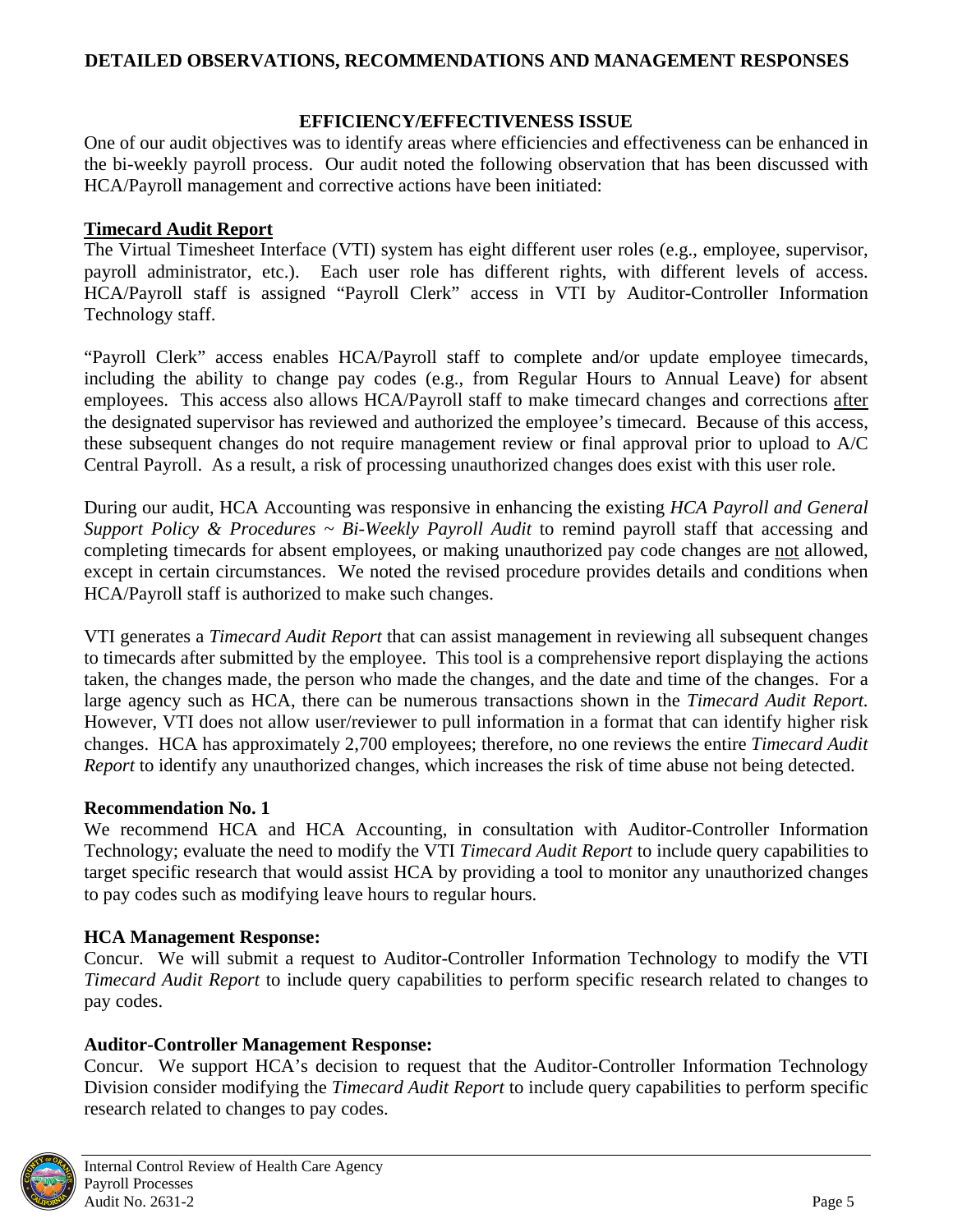<span id="page-9-0"></span>For purposes of reporting our audit observations and recommendations, we will classify audit report items into three distinct categories:

# **Material Weaknesses:**

Audit findings or a combination of Significant Issues that can result in financial liability and exposure to a department/agency and to the County as a whole. Management is expected to address "Material Weaknesses" brought to their attention immediately.

# **Significant Issues:**

Audit findings or a combination of Control Findings that represent a significant deficiency in the design or operation of processes or internal controls. Significant Issues do not present a material exposure throughout the County. They generally will require prompt corrective actions.

# **Control Findings and/or Efficiency/Effectiveness Issues:**

Audit findings that require management's corrective action to implement or enhance processes and internal controls.Control Findings and Efficiency/Effectiveness issues are expected to be addressed within our follow-up process of six months, but no later than twelve months.

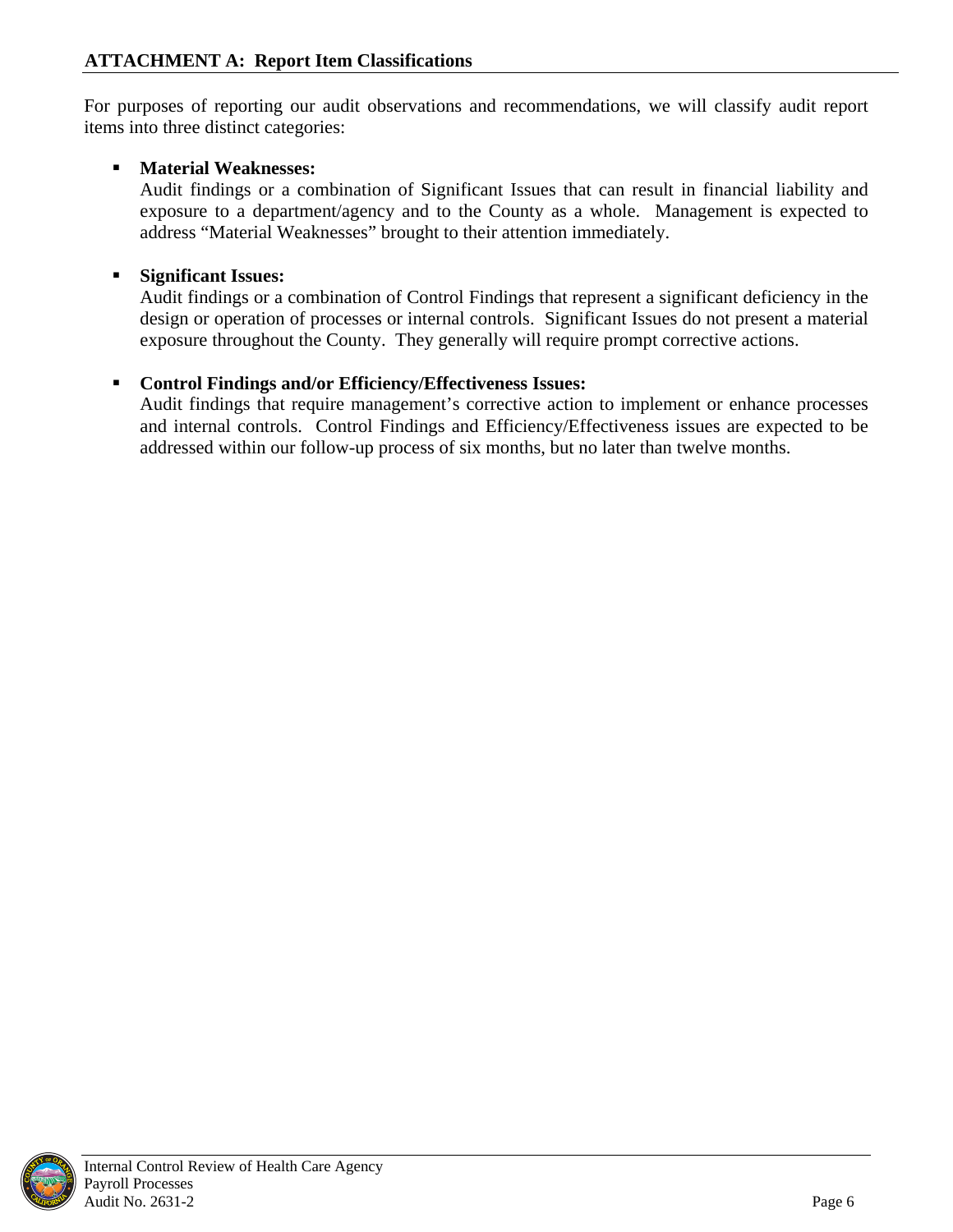<span id="page-10-0"></span>

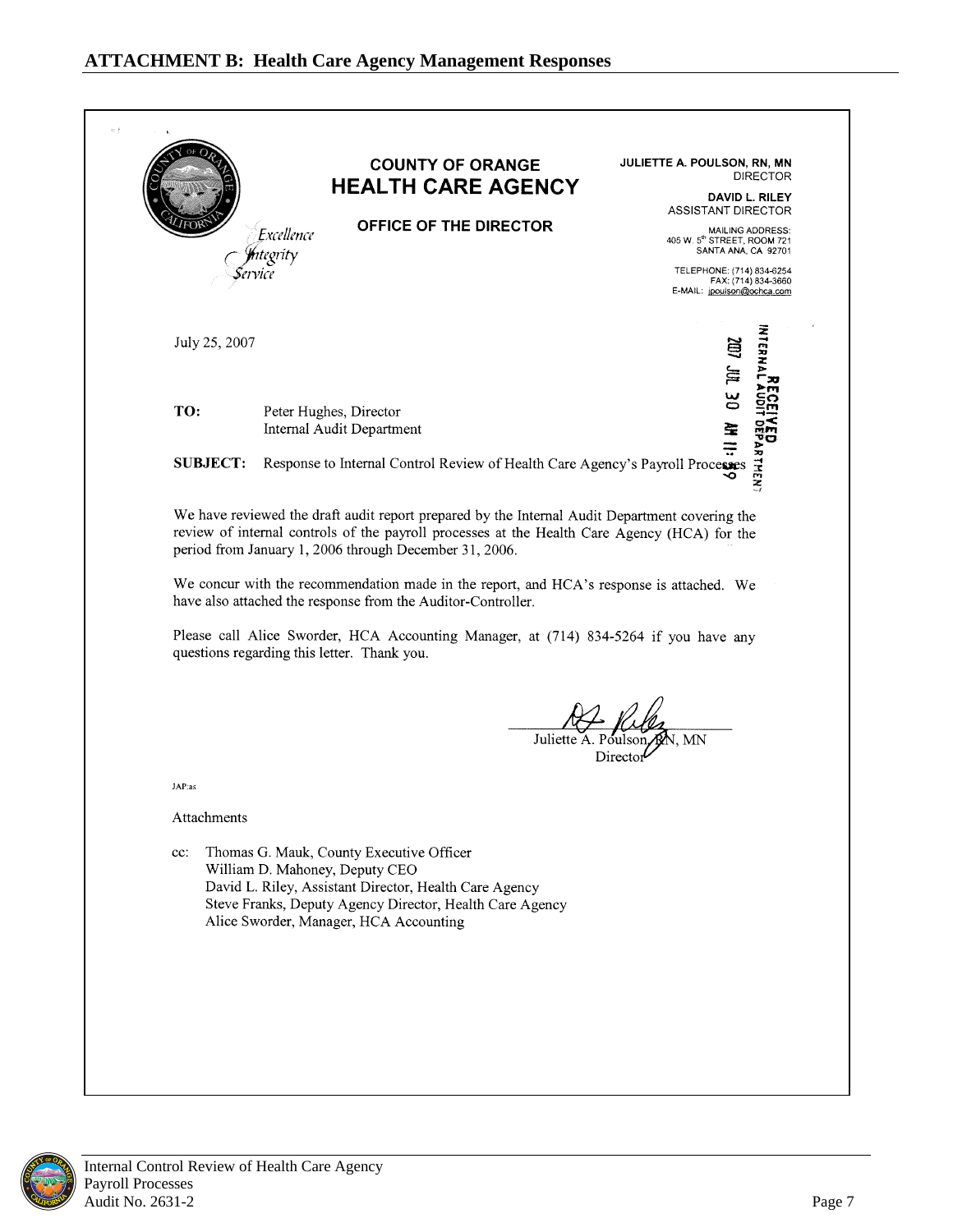#### **Internal Audit Report Internal Control Review of Health Care Agency's Payroll Processes**

#### **Timecard Audit Report**

The Virtual Timesheet Interface (VTI) system has eight different user roles (e.g., employee, supervisor, payroll administrator, etc.). Each user role has different rights, with different levels of access. HCA/Payroll staff is assigned "Payroll Clerk" access in VTI by Auditor-Controller Information Technology staff.

"Payroll Clerk" access enables HCA/Payroll staff to complete and/or update employee timecards, including the ability to change pay codes (e.g., from Regular Hours to Annual Leave) for absent employees. This access also allows HCA/Payroll staff to make timecard changes and corrections after the designated supervisor has reviewed and authorized the employee's timecard. Because of this access, these subsequent changes do not require management review or final approval prior to upload to A/C Central Payroll. As a result, a risk of processing unauthorized changes does exist with this user role.

During our audit, HCA Accounting was responsive in enhancing the existing HCA Payroll and General Support Policy & Procedures ~ Bi-Weekly Payroll Audit to remind payroll staff that accessing and completing timecards for absent employees, or making unauthorized pay code changes are not allowed, except in certain circumstances. We noted the revised procedure provides details and conditions when HCA/Payroll staff is authorized to make such changes.

VTI generates a *Timecard Audit Report* that can assist management in reviewing all subsequent changes to timecards after submitted by the employee. This tool is a comprehensive report displaying the actions taken, the changes made, the person who made the changes, and the date and time of the changes. For a large agency such as HCA, there can be numerous transactions shown in the Timecard Audit Report. However, VTI does not allow user/reviewer to pull information in a format that can identify higher risk changes. HCA has approximately 2,700 employees; therefore, no one reviews the entire Timecard Audit Report to identify any unauthorized changes, which increases the risk of time abuse not being detected.

#### **Recommendation No. 1**

We recommend HCA and HCA Accounting, in consultation with Auditor-Controller Information Technology; evaluate the need to modify the VTI Timecard Audit Report to include query capabilities to target specific research that would assist HCA by providing a tool to monitor any unauthorized changes to pay codes such as modifying leave hours to regular hours.

#### **HCA Management Response:**

Concur. We will submit a request to Auditor-Controller Information Technology to modify the VTI Timecard Audit Report to include query capabilities to perform specific research related to changes to pay codes.

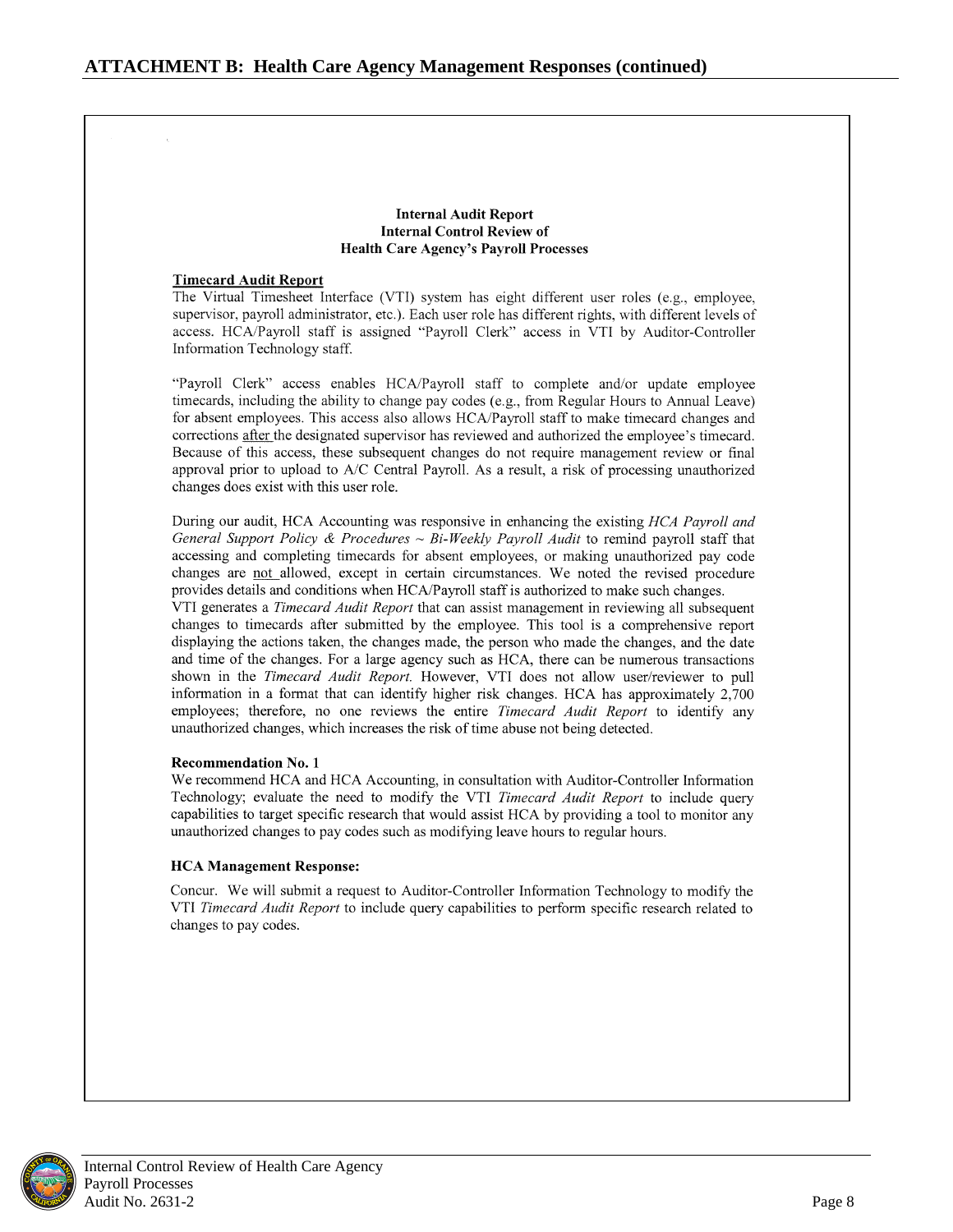<span id="page-12-0"></span>

| HALL OF FINANCE AND RECORDS<br>12 CIVIC CENTER PLAZA, ROOM 202<br>POST OFFICE BOX 567<br>SANTA ANA, CALIFORNIA 92702-0567<br>$(714) 834 - 2450$<br>FAX: (714) 834-2569<br>www.ac.ocgov.com<br>DAVID E. SUNDSTROM, CPA<br>July 16, 2007<br>Response to Internal Control Review of Health Care Agency's Payroll Processes<br>the draft audit report prepared by the Internal Audit Departure and and the payroll processes<br>throwed F<br>We reviewed the draft audit report prepared by the Internal Audit Department covering the review | JAN E. GRIMES<br>ASSISTANT AUDITOR-CONTROLLER<br><b>CENTRAL OPERATIONS</b><br>WILLIAM A. CASTRO<br>ASSISTANT AUDITOR-CONTROLLER<br>SATELLITE ACCOUNTING OPERATIONS<br>TERMA<br><b>TAL TOO</b><br>УЕР<br>1959 АКТНЕНТ                                                            |
|-------------------------------------------------------------------------------------------------------------------------------------------------------------------------------------------------------------------------------------------------------------------------------------------------------------------------------------------------------------------------------------------------------------------------------------------------------------------------------------------------------------------------------------------|---------------------------------------------------------------------------------------------------------------------------------------------------------------------------------------------------------------------------------------------------------------------------------|
|                                                                                                                                                                                                                                                                                                                                                                                                                                                                                                                                           |                                                                                                                                                                                                                                                                                 |
|                                                                                                                                                                                                                                                                                                                                                                                                                                                                                                                                           | <b>PHILLIP T. DAIGNEAU</b><br>ASSISTANT AUDITOR-CONTROLLER<br>INFORMATION TECHNOLOGY                                                                                                                                                                                            |
|                                                                                                                                                                                                                                                                                                                                                                                                                                                                                                                                           |                                                                                                                                                                                                                                                                                 |
|                                                                                                                                                                                                                                                                                                                                                                                                                                                                                                                                           |                                                                                                                                                                                                                                                                                 |
|                                                                                                                                                                                                                                                                                                                                                                                                                                                                                                                                           |                                                                                                                                                                                                                                                                                 |
|                                                                                                                                                                                                                                                                                                                                                                                                                                                                                                                                           |                                                                                                                                                                                                                                                                                 |
|                                                                                                                                                                                                                                                                                                                                                                                                                                                                                                                                           |                                                                                                                                                                                                                                                                                 |
|                                                                                                                                                                                                                                                                                                                                                                                                                                                                                                                                           |                                                                                                                                                                                                                                                                                 |
|                                                                                                                                                                                                                                                                                                                                                                                                                                                                                                                                           |                                                                                                                                                                                                                                                                                 |
| We concur with the recommendation made in the draft audit report. Our response is attached.<br>Please call Alice Sworder, HCA Accounting Manager, at 834-5264 if you have any questions<br>regarding this letter. Thank you.<br>David E. Sundstrom                                                                                                                                                                                                                                                                                        |                                                                                                                                                                                                                                                                                 |
|                                                                                                                                                                                                                                                                                                                                                                                                                                                                                                                                           |                                                                                                                                                                                                                                                                                 |
|                                                                                                                                                                                                                                                                                                                                                                                                                                                                                                                                           |                                                                                                                                                                                                                                                                                 |
|                                                                                                                                                                                                                                                                                                                                                                                                                                                                                                                                           |                                                                                                                                                                                                                                                                                 |
|                                                                                                                                                                                                                                                                                                                                                                                                                                                                                                                                           | Auditor-Controller<br>cc: Peter Hughes, Director, Internal Audit Department<br>Bill Castro, Assistant Auditor-Controller, Satellite Accounting Operations<br>Steve Franks, Deputy Director, HCA Financial and Administrative Services<br>Alice Sworder, Manager, HCA Accounting |